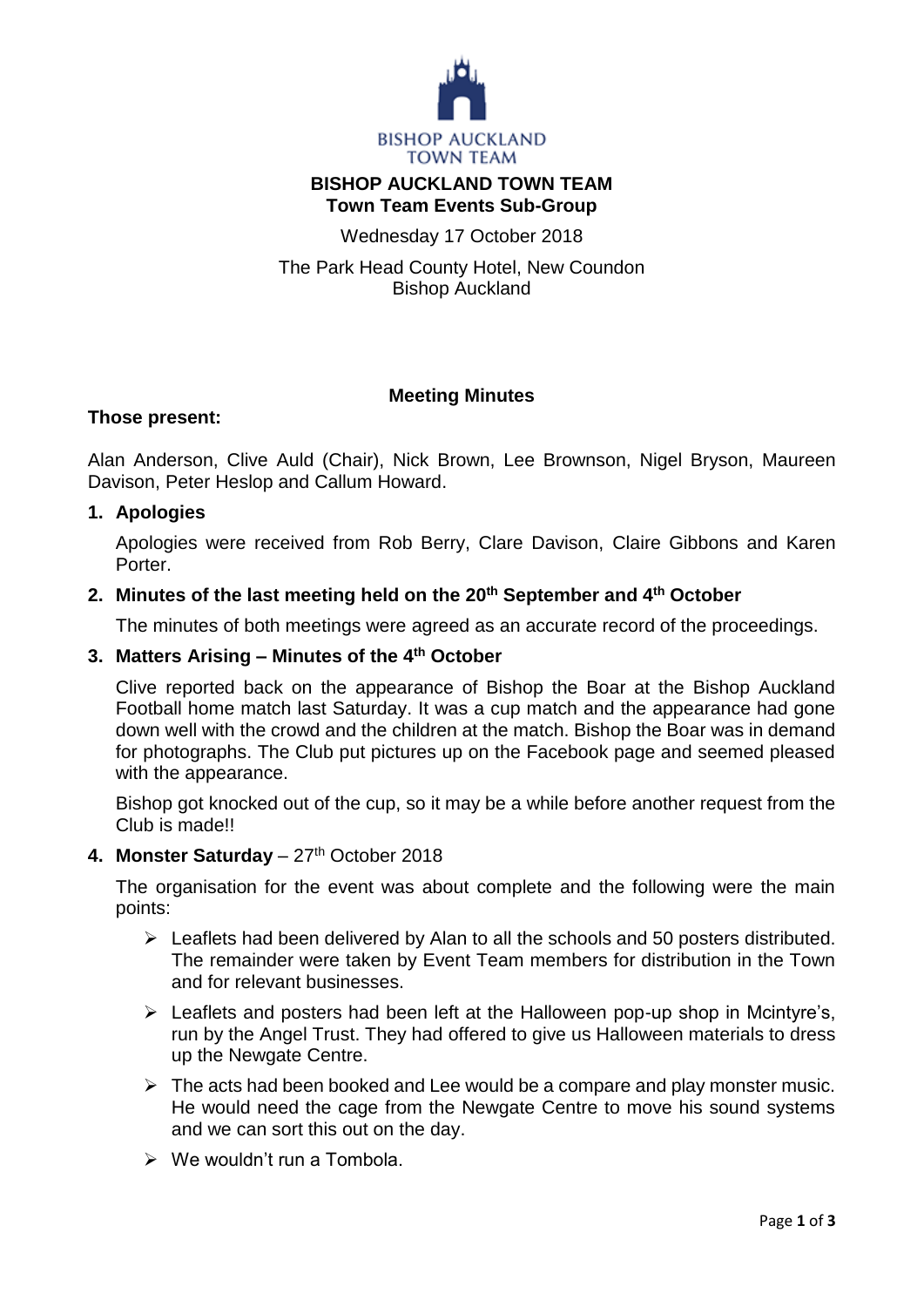- $\triangleright$  Sandra Welsh's Dancing School had requested a couple of slots in the Newgate Centre programme. It was agreed that Lee offer:
	- $\rightarrow$  10.30am till 10.45am; 11.15am till 11.30am; and 1.15pm till 1.30pm. They can choose two out of the three times available.

## **5. Advent Windows**

Clive reported on the meeting held with David and Pam Pott on Monday 15<sup>th</sup> October The Group then discussed the initiative. The following were the key points:

- $\triangleright$  All 24 shops had been allocated an organisation and a carol. A programme was available and this would be circulated with the minutes.
- $\triangleright$  Morrison's informed Lee that their window was available, after the deadline date. It was agreed that we would have them in reserve if a shop dropped out. It was noted that they had also offered to donate goods as prizes for events.
- $\triangleright$  Clive would contact Innovations about the screens we needed to cover each shop window, prior to the opening. It would be good to have two available.
- $\triangleright$  Clive had answered some questions regarding the AAP grant via Cllr Tanya Tucker. It was expected that this would now go before the board for authorisation. The grant is for £2,500.00 towards the Advent Window project.
- $\triangleright$  It was confirmed that Nigel and Alan would investigate how to establish an advent window display in the ex-Shoe Zone. This would be based on 24 A3 sized backdrops onto which the photographs of the opening of each shop window could be exhibited.
- $\triangleright$  Christine Percival would not be available for the 1<sup>st</sup> December opening event to take photographs.
- $\triangleright$  It was agreed that Nick investigate the possibility of obtaining two television screens to project Town Team videos on a loop.

## **6. Christmas**

The programme for the Christmas Santa Events was discussed and the following was agreed:

- The owners of the old In-Store/BASE units on Newgate Street would be approached to confirm if they wanted to host the first of the Santa events.
- $\triangleright$  Bishop Boar the Boar should appear at each of the events.
- $\triangleright$  David would be approached to get a good stock of film for the printers.
- $\triangleright$  The time would be 10.30am till 2.30pm.

## **7. Any other business**

**E-Mail:** Lee reported on the Town Team website and e-mail account. While Durham County Council were hosting the website, they would not host the Bishop Auckland Town Team e-mail facility. Nigel, Lee and Alan had met with Andrew at AByte and they agreed to set up 5 e-mail accounts. This would cost around £200.00 to host. Nick pointed out that it was possible to get the service free with some providers. We are looking to AByte for maintaining the facility and use them in further services. It was agreed we go ahead with the AByte account and review after a year.

**Stage Insurance:** Lee reported that the insurance paperwork from LSL – stage company – had not been provided to the Town Council for the Switch On event. The Town Council were insisting that the paperwork is made available or they will use another company.